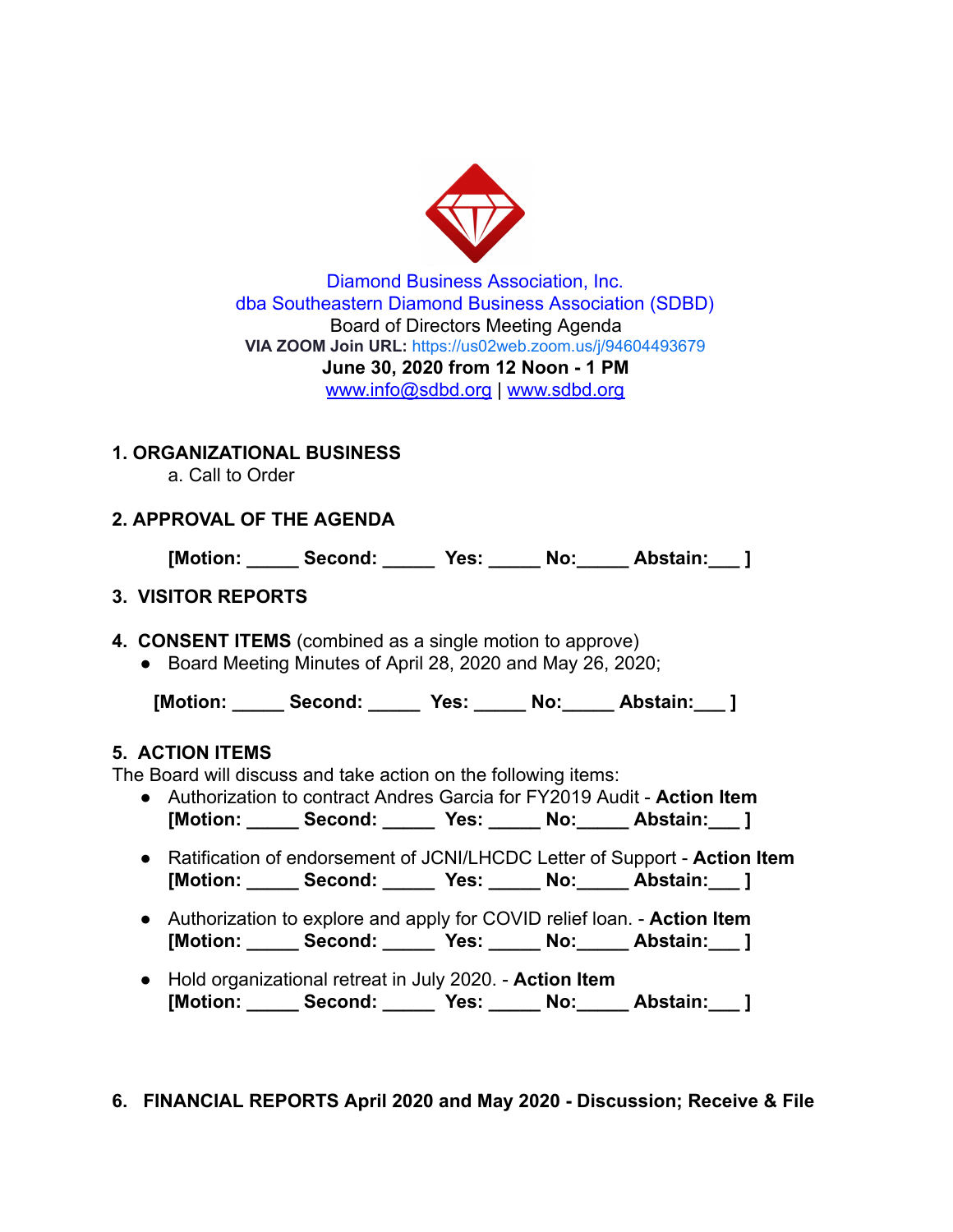#### **7. EXECUTIVE DIRECTOR REPORT**

The Executive Director, or other members of the staff, may report to the Board about various matters involving the District. There will be no Board discussion except to ask questions or refer matters to staff, and no action will be taken unless item listed as an action item.

#### **8. ADJOURNMENT INTO CLOSED SESSION**

The Board will meet in closed session to discuss the following:

- Legal Matters Update
- Human Resource Matters

#### **9. ADJOURNMENT OF MEETING AND RECONVENE AS ANNUAL MEETING**

[Motion: \_\_\_\_\_\_\_\_\_\_ Second: \_\_\_\_\_\_\_ Time:\_\_\_\_\_\_\_\_\_]